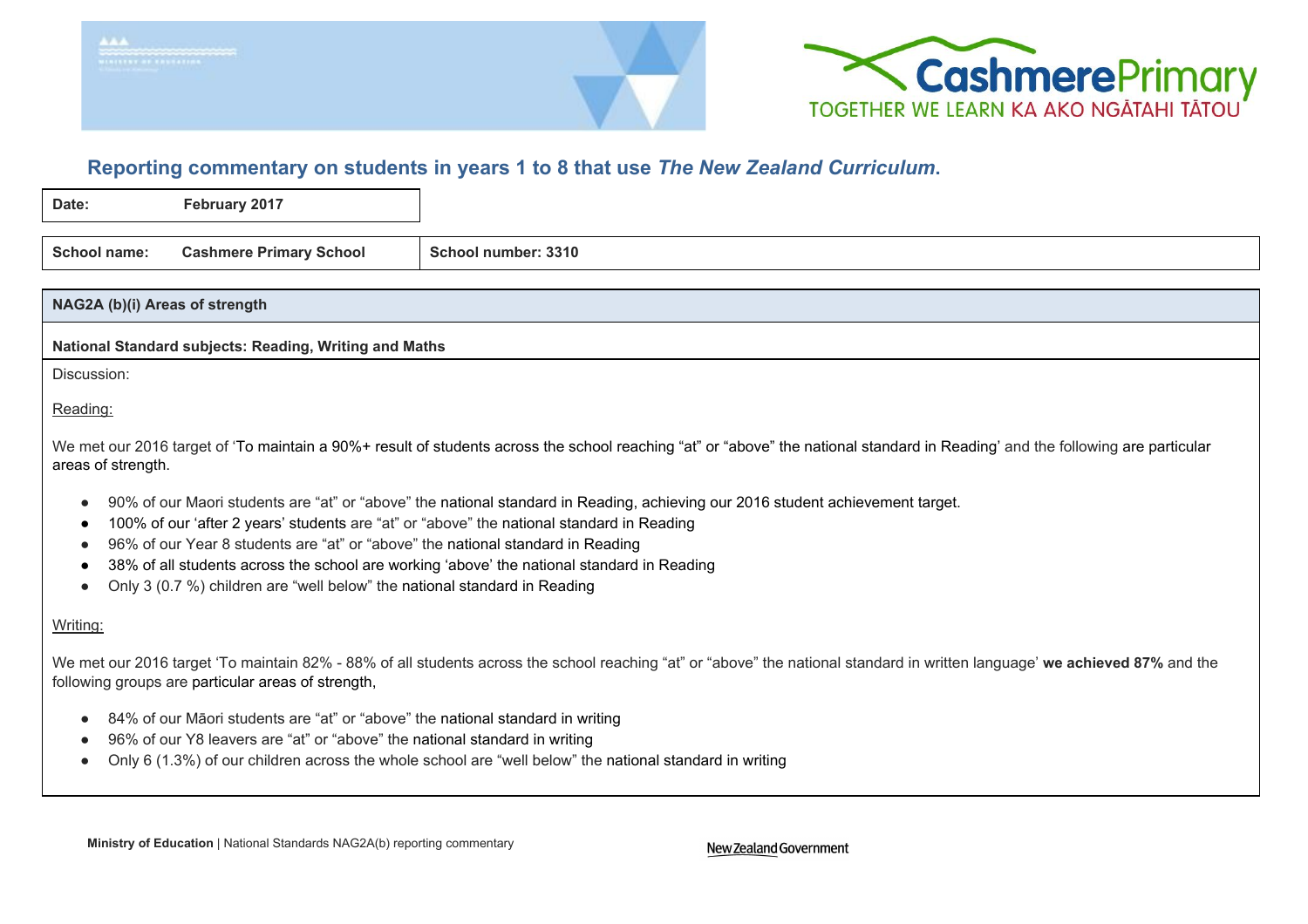#### Maths:

Whilst we met our 2016 target 'To maintain a 90% - 94% result of students across the school reaching "at" or "above" the national standard in Mathematics' **we achieved 93%** the following groups are particular areas of strength

- 94% of our Maori students are "at" or "above" the national standard in mathematics
- 98 % of our After 2 years and Y4 and 99% after Y5 students are "at" or "above" the national standard in mathematics
- 92 % of our Y8 students are "at" or "above" the national standard in mathematics
- 40% of all students across the school are working 'above' the national standard in mathematics
- Only 4 (0.4%) of our children across the whole school are "well below" the national standard in mathematics

#### **NAG2A (b)(i) Areas for improvement**

#### **National Standard subjects: Writing**

Discussion:

Since 2011 (when we began cumulative data collection in relation to national standards) we have made steady gains in written language (students working 'at' or 'above') from 77% in 2011 to 88% in 2014. In 2015 we did not meet our target or continue this trend achieving only 84%.

This improved in 2016 to 87% of our students now working "at" or "above" the national standard in writing

Based on the analysis of 2016 EOY achievement data we had 6 (1.3%) students working 'well below' and 54 (11.9%) 'below' the national standard in writing. This is an improvement on the year before however we still aim to lift the achievement of all priority learners (those working below and well below the NS in writing.)

The Y7 cohort have been identified as a target group for 2017 as they have the largest amount of children working below and well below the national standard in writing.

In addition to the above target group we will continue to focus on all all priority learners (those working below and well below the NS in writing) through our collaborative teaching and learning overviews, collaborative discussions and meetings and teaching as inquiry.

## **NAG2A (b)(ii) Basis for identifying areas for improvement**

Discussion:

At Cashmere Primary school we continuously strive to improve student achievement. Following on from a school leaders PLG (internal review) we have identified not only the cohorts of children that we wish to move but also the practices that we will implement in 2017 to achieve this.

Our PLG process is researched based and is best practice. We have used ERO's process of internal review to identify our priority learners, the shifts in practice and the desired outcomes for learners.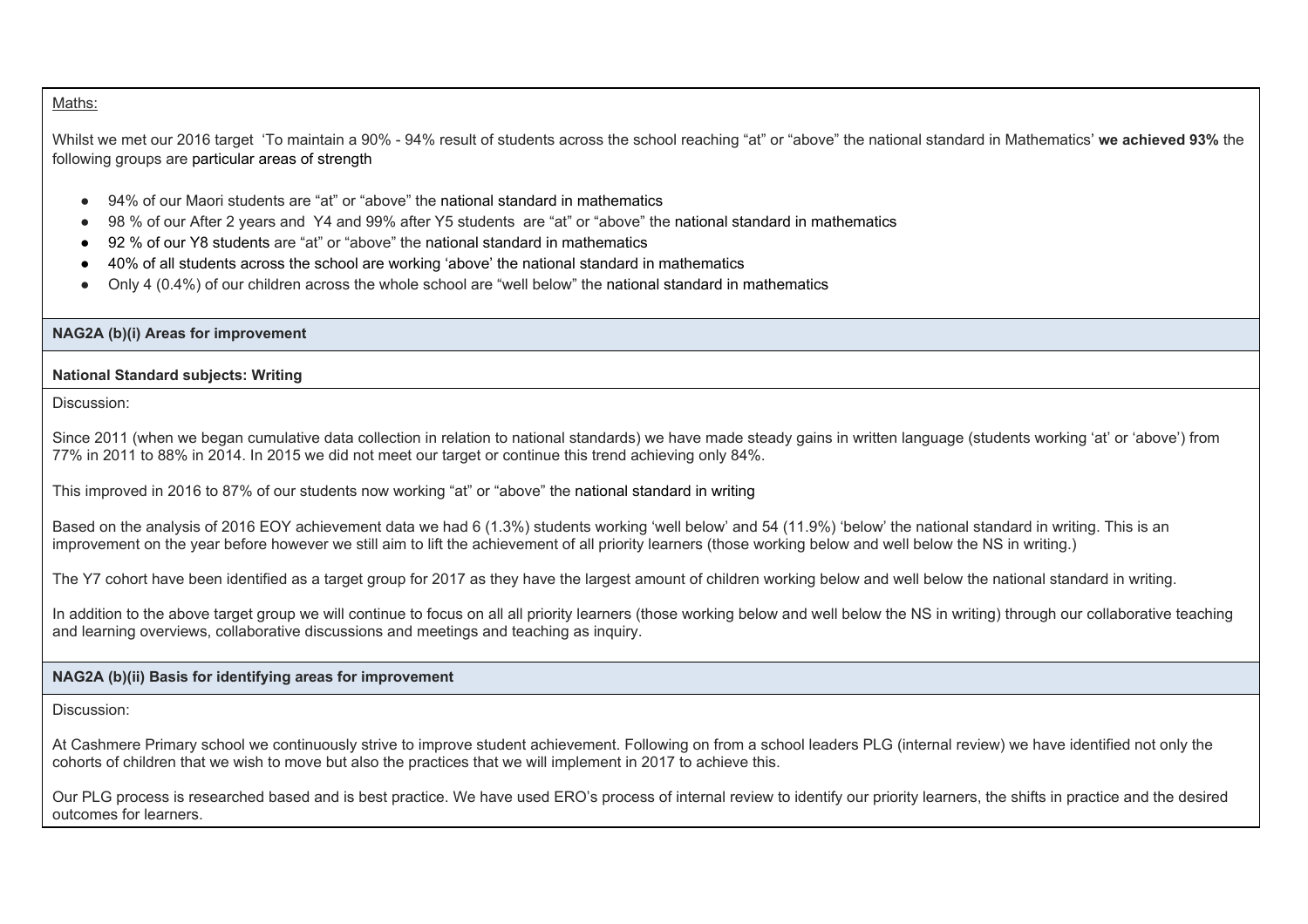The achievement levels presented in the data reporting template and referred to above are based on multi-sourced norm referenced assessment tools and qualitative criterion based evidence, including work samples, learning progressions of curriculum levels and the knowledge of the student from teacher, peer and parent perspective to inform us of an overall teacher judgment (OTJ) to determine where a student is in relation to national standards.

|                   | Reading                                     | Writina                           | <b>Maths numeracy</b> | <b>Maths</b><br><b>Other strands</b> |
|-------------------|---------------------------------------------|-----------------------------------|-----------------------|--------------------------------------|
| After 1 year      | Green 1-3<br>Orange                         | Curriculum Level 1p               | Stage 3               | Curriculum Level 1p                  |
| After 2 years     | Turquoise<br>Purple                         | Curriculum Level 1a               | Mid/ end stage 4      | Curriculum Level 1a                  |
| After 3 years     | Gold 1 and 2<br>Silver 1 and 2:<br>Level 2b | The equivalent of NZC Level 2b    | Beginning/Mid stage 5 | Curriculum Level 2b                  |
| Year 4            | The equivalent of NZC Level 2p/2a           | The equivalent of NZC Level 2p/2a | Mid/ End stage 5      | Curriculum Level 2p/2a               |
| Year 5            | The equivalent of NZC Level 3b              | The equivalent of NZC Level 3b    | Begin / mid stage 6   | Curriculum Level 3b                  |
| Year 6            | The equivalent of NZC Level 3p/3a           | The equivalent of NZC Level 3p/3a | Mid/ End of stage 6   | Curriculum Level 3a                  |
| Year <sub>7</sub> | The equivalent of NZC Level 4b              | The equivalent of NZC Level 4b    | Beg/ Mid stage 7      | Curriculum Level 4b                  |
| Year 8            | The equivalent of NZC Level 4p/4a           | The equivalent of NZC Level 4p/4a | End of stage 7        | Curriculum Level 4p/4a               |

# **Cashmere Primary School: End of the Year AT expected level**

● NB We moderate achievement levels conservatively so that we don't overstate individual or cohort achievement.

**NAG2A (b)(iii) Planned actions for lifting achievement**

#### Discussion:

The 2016 EOY achievement data was analysed at a whole school level where we set our 2017 achievement targets. From this, individual teams held their own year level PLG's where they have determined their team goals and plans for lifting student achievement (in writing) across their team. Target children are identified and specific strategies are explored and documented, in order to support the identified children's learning needs. Ongoing OTJ's will provide evidence of progress and enable teachers, team leaders and senior leadership to have evidence based discussions around these priority learners and whether we are on track to meet our targets (mid year data will give a good indication if our plans are effective). Whole school professional development around teacher inquiry (ongoing) , collaborative practices (ongoing) and Accelerated Literacy Learning (ALL) are all specific strategies to scaffold, empower and support teachers to raise achievement. School systems and documents will support this process, e.g. TLO ( Teaching and Learning Overview), collaboration meetings, team meetings, PLG's and moderation (both within and across teams).

# **NAG2A (b) (iv) Progress Statement**